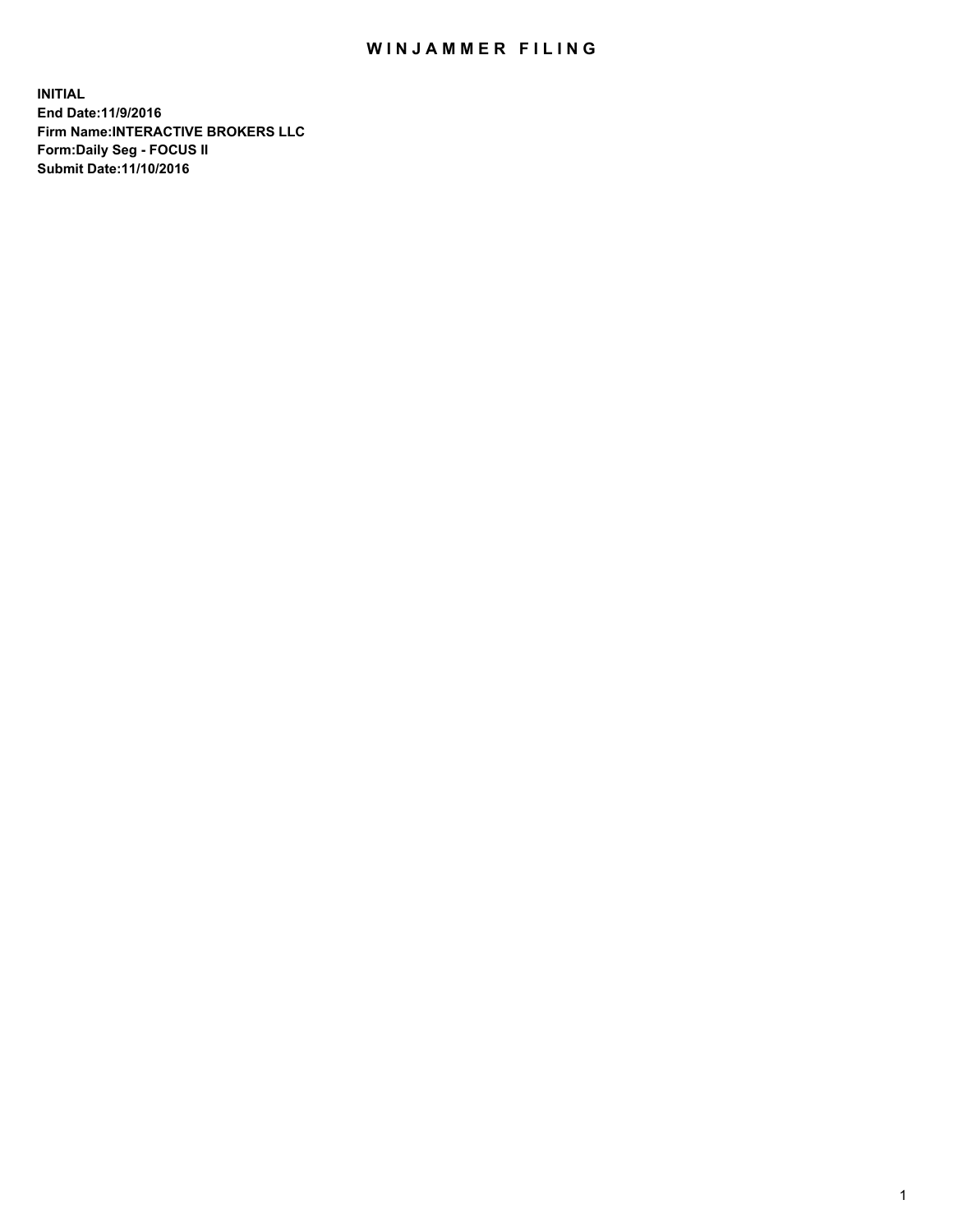## **INITIAL End Date:11/9/2016 Firm Name:INTERACTIVE BROKERS LLC Form:Daily Seg - FOCUS II Submit Date:11/10/2016 Daily Segregation - Cover Page**

| Name of Company<br><b>Contact Name</b><br><b>Contact Phone Number</b><br><b>Contact Email Address</b>                                                                                                                                                                                                                          | <b>INTERACTIVE BROKERS LLC</b><br><b>James Menicucci</b><br>203-618-8085<br>jmenicucci@interactivebrokers.c<br>om |
|--------------------------------------------------------------------------------------------------------------------------------------------------------------------------------------------------------------------------------------------------------------------------------------------------------------------------------|-------------------------------------------------------------------------------------------------------------------|
| FCM's Customer Segregated Funds Residual Interest Target (choose one):<br>a. Minimum dollar amount: ; or<br>b. Minimum percentage of customer segregated funds required:%; or<br>c. Dollar amount range between: and; or<br>d. Percentage range of customer segregated funds required between:% and%.                          | $\overline{\mathbf{0}}$<br>0<br>155,000,000 245,000,000<br>0 <sub>0</sub>                                         |
| FCM's Customer Secured Amount Funds Residual Interest Target (choose one):<br>a. Minimum dollar amount: ; or<br>b. Minimum percentage of customer secured funds required:%; or<br>c. Dollar amount range between: and; or<br>d. Percentage range of customer secured funds required between: % and %.                          | $\overline{\mathbf{0}}$<br>0<br>80,000,000 120,000,000<br>0 <sub>0</sub>                                          |
| FCM's Cleared Swaps Customer Collateral Residual Interest Target (choose one):<br>a. Minimum dollar amount: ; or<br>b. Minimum percentage of cleared swaps customer collateral required:% ; or<br>c. Dollar amount range between: and; or<br>d. Percentage range of cleared swaps customer collateral required between:% and%. | $\overline{\mathbf{0}}$<br>$\overline{\mathbf{0}}$<br>0 <sub>0</sub><br><u>00</u>                                 |

Attach supporting documents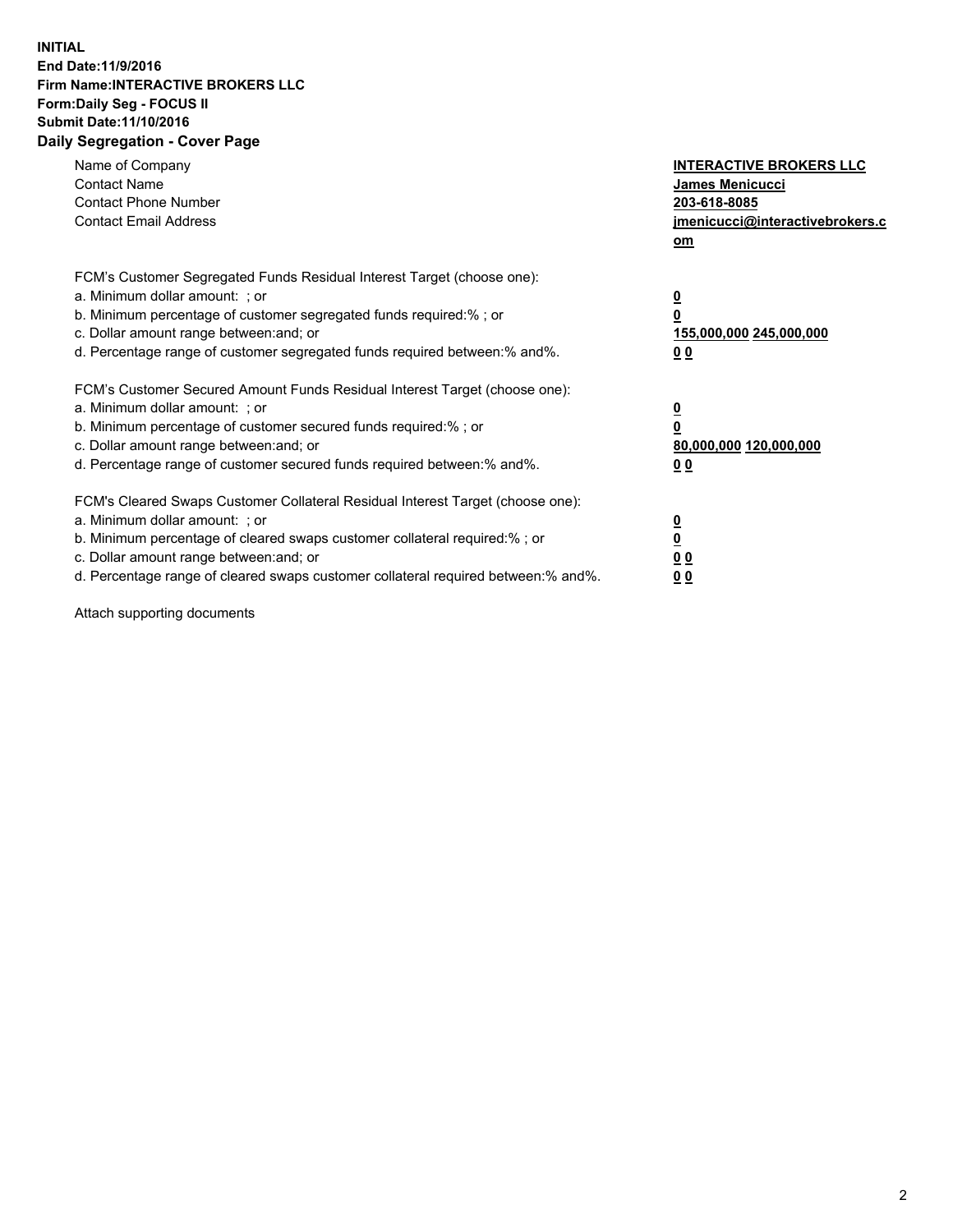## **INITIAL End Date:11/9/2016 Firm Name:INTERACTIVE BROKERS LLC Form:Daily Seg - FOCUS II Submit Date:11/10/2016 Daily Segregation - Secured Amounts**

|                | Daily Ocglegation - Occarea Anioants                                                        |                                   |
|----------------|---------------------------------------------------------------------------------------------|-----------------------------------|
|                | Foreign Futures and Foreign Options Secured Amounts                                         |                                   |
|                | Amount required to be set aside pursuant to law, rule or regulation of a foreign            | $0$ [7305]                        |
|                | government or a rule of a self-regulatory organization authorized thereunder                |                                   |
| 1.             | Net ledger balance - Foreign Futures and Foreign Option Trading - All Customers             |                                   |
|                | A. Cash                                                                                     | 371,004,777 [7315]                |
|                | B. Securities (at market)                                                                   | $0$ [7317]                        |
| 2.             | Net unrealized profit (loss) in open futures contracts traded on a foreign board of trade   | 1,148,855 [7325]                  |
| 3.             | Exchange traded options                                                                     |                                   |
|                | a. Market value of open option contracts purchased on a foreign board of trade              | 159,801 [7335]                    |
|                | b. Market value of open contracts granted (sold) on a foreign board of trade                | -123,774 [7337]                   |
| 4.             | Net equity (deficit) (add lines 1.2. and 3.)                                                | 372,189,659 [7345]                |
| 5.             | Account liquidating to a deficit and account with a debit balances - gross amount           | 62,238 [7351]                     |
|                | Less: amount offset by customer owned securities                                            | 0 [7352] 62,238 [7354]            |
| 6.             | Amount required to be set aside as the secured amount - Net Liquidating Equity              | 372,251,897 [7355]                |
|                | Method (add lines 4 and 5)                                                                  |                                   |
| 7.             | Greater of amount required to be set aside pursuant to foreign jurisdiction (above) or line | 372,251,897 [7360]                |
|                | 6.                                                                                          |                                   |
|                | FUNDS DEPOSITED IN SEPARATE REGULATION 30.7 ACCOUNTS                                        |                                   |
| $\mathbf{1}$ . | Cash in banks                                                                               |                                   |
|                | A. Banks located in the United States                                                       | $0$ [7500]                        |
|                | B. Other banks qualified under Regulation 30.7                                              | 0 [7520] 0 [7530]                 |
| 2.             | Securities                                                                                  |                                   |
|                | A. In safekeeping with banks located in the United States                                   | 415,092,035 [7540]                |
|                | B. In safekeeping with other banks qualified under Regulation 30.7                          | 0 [7560] 415,092,035 [7570]       |
| 3.             | Equities with registered futures commission merchants                                       |                                   |
|                | A. Cash                                                                                     | $0$ [7580]                        |
|                | <b>B.</b> Securities                                                                        | $0$ [7590]                        |
|                | C. Unrealized gain (loss) on open futures contracts                                         | $0$ [7600]                        |
|                | D. Value of long option contracts                                                           | $0$ [7610]                        |
|                | E. Value of short option contracts                                                          | 0 [7615] 0 [7620]                 |
| 4.             | Amounts held by clearing organizations of foreign boards of trade                           |                                   |
|                | A. Cash                                                                                     | $0$ [7640]                        |
|                | <b>B.</b> Securities                                                                        | $0$ [7650]                        |
|                | C. Amount due to (from) clearing organization - daily variation                             | $0$ [7660]                        |
|                | D. Value of long option contracts                                                           | $0$ [7670]                        |
|                | E. Value of short option contracts                                                          | 0 [7675] 0 [7680]                 |
| 5.             | Amounts held by members of foreign boards of trade                                          |                                   |
|                | A. Cash                                                                                     | 74,989,908 [7700]                 |
|                | <b>B.</b> Securities                                                                        | $0$ [7710]                        |
|                | C. Unrealized gain (loss) on open futures contracts                                         | 10,783,076 [7720]                 |
|                | D. Value of long option contracts                                                           | 159,799 [7730]                    |
|                | E. Value of short option contracts                                                          | -123,772 [7735] 85,809,011 [7740] |
| 6.             | Amounts with other depositories designated by a foreign board of trade                      | 0 [7760]                          |
| 7.             | Segregated funds on hand                                                                    | $0$ [7765]                        |
| 8.             | Total funds in separate section 30.7 accounts                                               | 500,901,046 [7770]                |
| 9.             | Excess (deficiency) Set Aside for Secured Amount (subtract line 7 Secured Statement         | 128,649,149 [7380]                |
|                | Page 1 from Line 8)                                                                         |                                   |
| 10.            | Management Target Amount for Excess funds in separate section 30.7 accounts                 | 80,000,000 [7780]                 |
| 11.            | Excess (deficiency) funds in separate 30.7 accounts over (under) Management Target          | 48,649,149 [7785]                 |
|                |                                                                                             |                                   |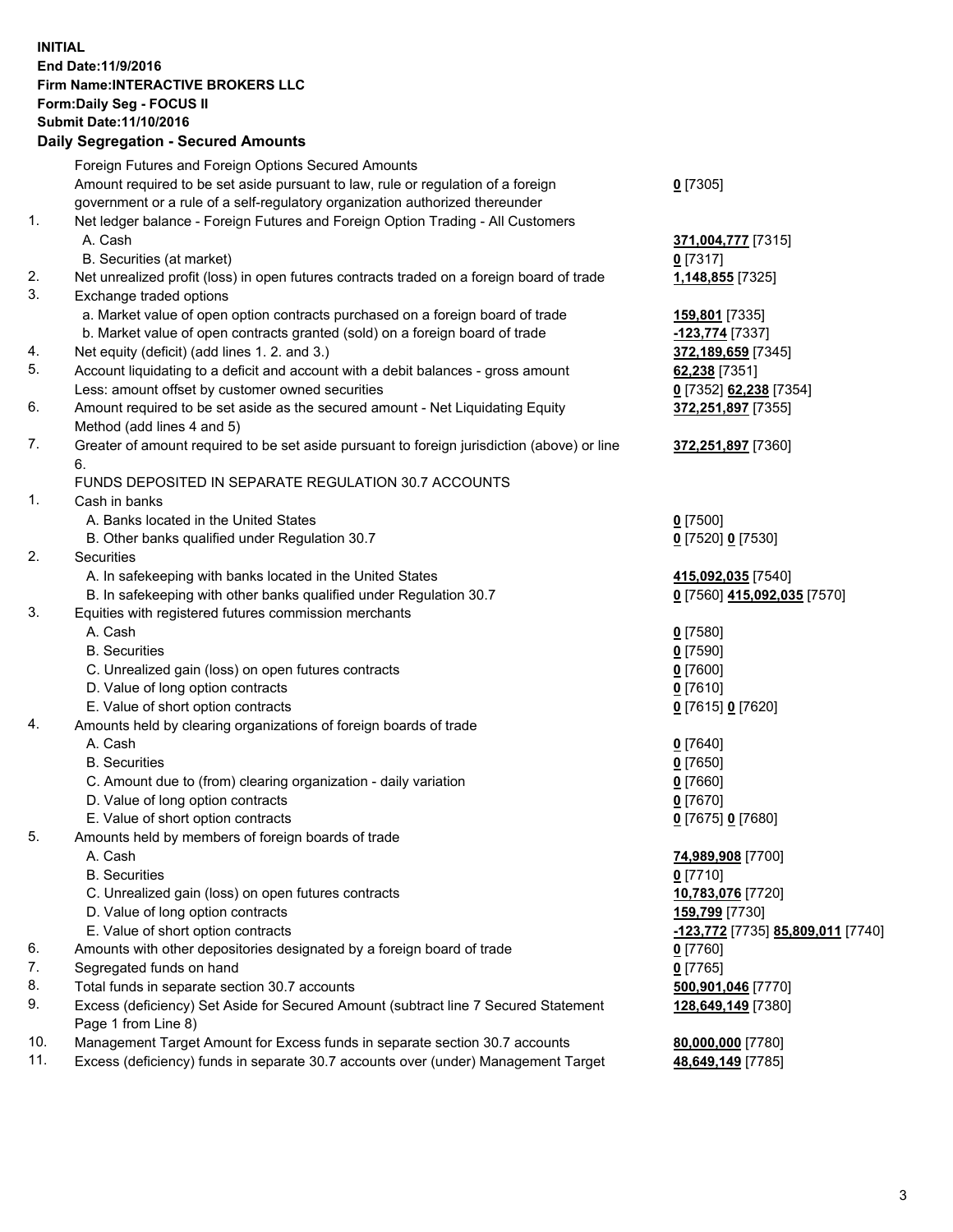**INITIAL End Date:11/9/2016 Firm Name:INTERACTIVE BROKERS LLC Form:Daily Seg - FOCUS II Submit Date:11/10/2016 Daily Segregation - Segregation Statement** SEGREGATION REQUIREMENTS(Section 4d(2) of the CEAct) 1. Net ledger balance A. Cash **3,237,279,165** [7010] B. Securities (at market) **0** [7020] 2. Net unrealized profit (loss) in open futures contracts traded on a contract market **-18,001,243** [7030] 3. Exchange traded options A. Add market value of open option contracts purchased on a contract market **126,923,932** [7032] B. Deduct market value of open option contracts granted (sold) on a contract market **-224,729,043** [7033] 4. Net equity (deficit) (add lines 1, 2 and 3) **3,121,472,811** [7040] 5. Accounts liquidating to a deficit and accounts with debit balances - gross amount **327,405** [7045] Less: amount offset by customer securities **0** [7047] **327,405** [7050] 6. Amount required to be segregated (add lines 4 and 5) **3,121,800,216** [7060] FUNDS IN SEGREGATED ACCOUNTS 7. Deposited in segregated funds bank accounts A. Cash **76,618,266** [7070] B. Securities representing investments of customers' funds (at market) **2,116,140,032** [7080] C. Securities held for particular customers or option customers in lieu of cash (at market) **0** [7090] 8. Margins on deposit with derivatives clearing organizations of contract markets A. Cash **28,248,843** [7100] B. Securities representing investments of customers' funds (at market) **1,232,471,484** [7110] C. Securities held for particular customers or option customers in lieu of cash (at market) **0** [7120] 9. Net settlement from (to) derivatives clearing organizations of contract markets **-623,913** [7130] 10. Exchange traded options A. Value of open long option contracts **126,933,266** [7132] B. Value of open short option contracts **-224,737,148** [7133] 11. Net equities with other FCMs A. Net liquidating equity **0** [7140] B. Securities representing investments of customers' funds (at market) **0** [7160] C. Securities held for particular customers or option customers in lieu of cash (at market) **0** [7170] 12. Segregated funds on hand **0** [7150] 13. Total amount in segregation (add lines 7 through 12) **3,355,050,830** [7180] 14. Excess (deficiency) funds in segregation (subtract line 6 from line 13) **233,250,614** [7190] 15. Management Target Amount for Excess funds in segregation **155,000,000** [7194] **78,250,614** [7198]

16. Excess (deficiency) funds in segregation over (under) Management Target Amount Excess